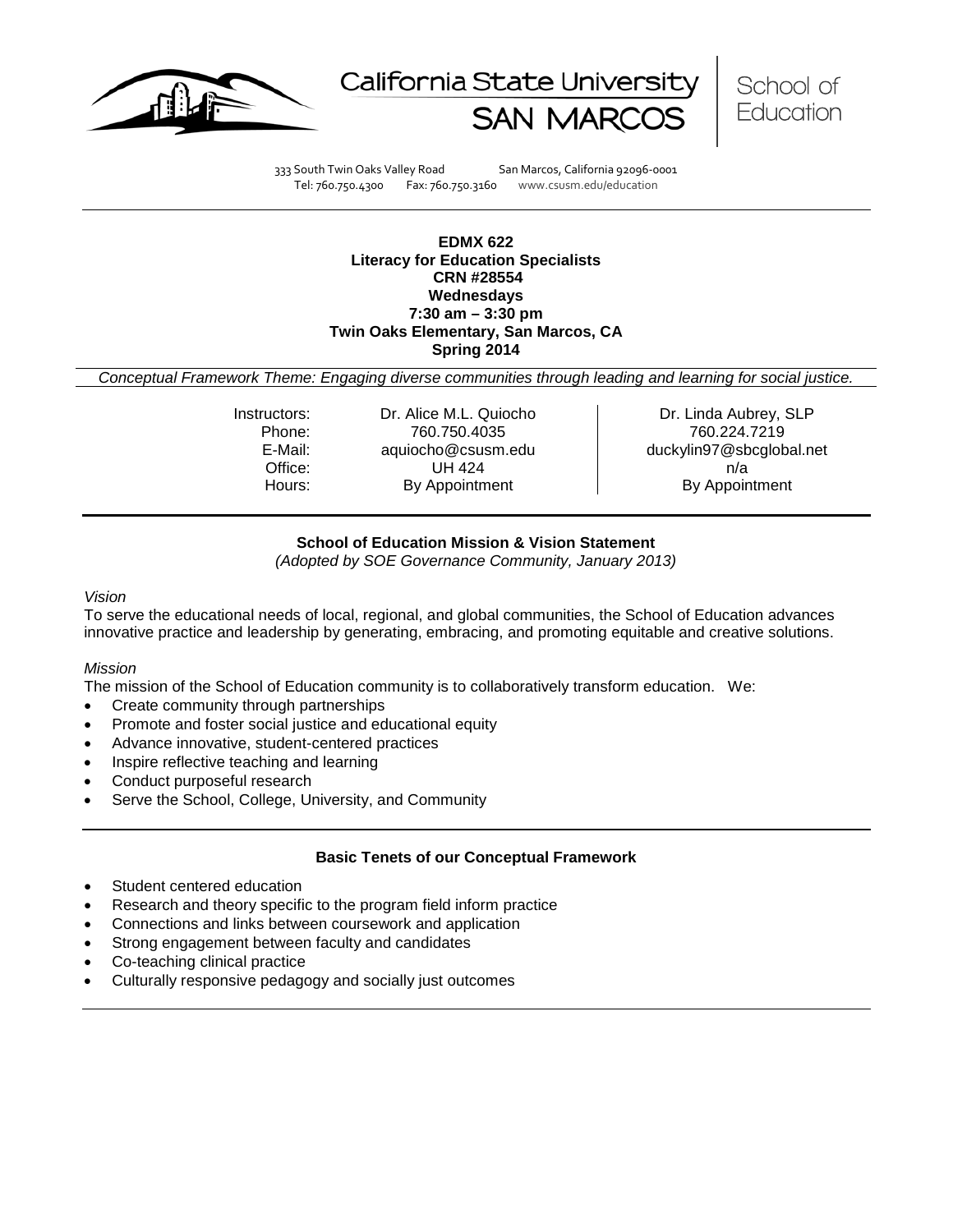# **Table of Contents**

# **COURSE DESCRIPTION**

<span id="page-1-0"></span>Focuses on developing an advanced understanding of theory, methodology, and assessment of K-12 English Language Arts and second language learning in integrated and inclusive classrooms. *May not be taken for credit by students who have received credit for EDMX 641. Prerequisite: EDMS 521.*

Quiocho/Aubrey: EDMX 622 includes significant additional instruction that relates specifically to special education. Candidates explore strategies for teaching all facets of language arts: speaking, listening, reading, writing, thinking, and collaborating (although these are artificial separations), paying particular attention to scaffolding student learning for access and success.

Candidates are provided instruction and experiences to a) become skilled in observing students' language use behaviors; and b) use materials, strategies, and adaptations in approaches to language and literacy instruction for K-12 learners, including those who have various special learning characteristics. Emphasis is on students with autism spectrum disorders and students with atypical patterns of language and literacy development.

# **CRENDENTIAL STANDARDS AND STUDENT OUTCOMES ADDRESSED**

<span id="page-1-2"></span><span id="page-1-1"></span>EDMX 622 addresses Education Specialist Program Standard 9: Preparing to Teach Reading/Language Arts and supporting candidates' successful completion of the Reading Instruction Competency Assessment (RICA) assessment as well as additional Program and Mild/Moderate Education Specialist standards.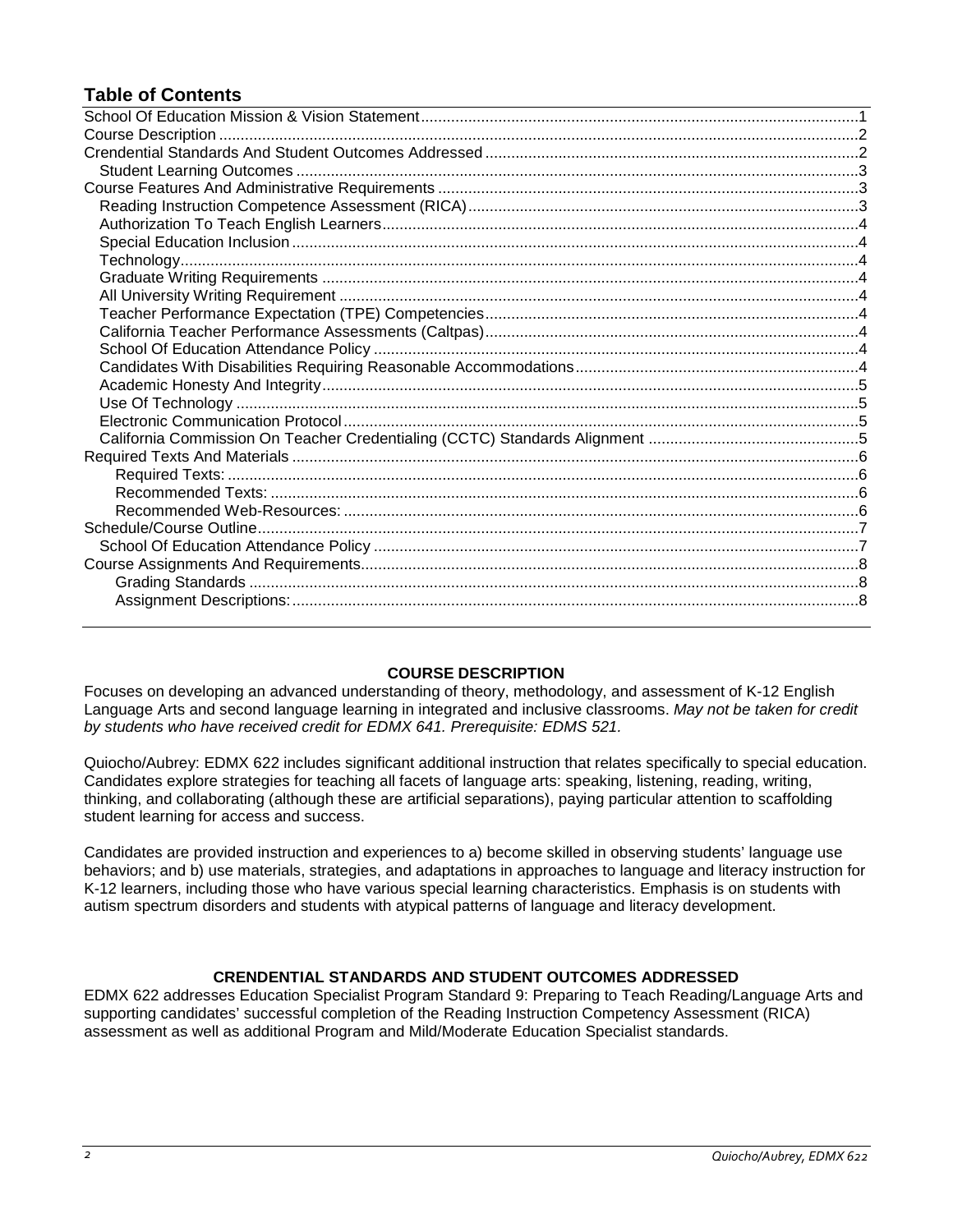# **Student Learning Outcomes**

**KNOWLEDGE** - Teacher candidates:

- Gain an understanding of how a first and second language is acquired.
- Gain an understanding of the reading process and its relationship to thought, language and learning and the knowledge of reading content including: word analysis, fluency, vocabulary- academic language- and background knowledge, reading comprehension, literary response and analysis.
- Gain understanding of how to learn to read and write in first and second languages.
- Become familiar with how to deliver a comprehensive program of systematic, explicit instruction in reading, writing, listening, and speaking aligned to the state adopted English Language Arts Content Standards and the Reading/Language Arts Framework (2007).
- Become familiar with multiple monitoring measures within the three basic types of assessments (entrylevel, progress monitoring, and summative) to determine students' progress towards state adopted content standards.
- Become familiar with differentiated reading instruction and interventions to meet the needs of the full range of learners (including struggling readers, students with special needs, English learners, speakers of non-standard English, and advanced learners) who have varied reading styles and levels, cognitive styles and levels, and language backgrounds.

# **SKILLS** - Teacher candidates:

- Become sensitive observers of children's language using behaviors.
- Demonstrate knowledge and ability to utilize multiple monitoring measures within the three basic types of assessments to determine students' progress towards state adopted content standards – 1) entry level assessment for instructional planning, 2) monitoring student progress, and 3) post test or summative assessment.
- Analyze and interpret results [of children's reading and writing behaviors] to plan effective and differentiated instruction and interventions.
- Demonstrate knowledge of components of effective instructional delivery in reading, writing, listening and speaking.
- Develop the ability to select appropriate materials and instructional strategies to meet the individual needs of students and use State Board of Education (SBE)-adopted core instructional materials for both instruction and intervention.
- Develop the ability to differentiate literacy instruction in order to provide Universal Access.
- Learn how to organize the classroom for teaching language arts skills to the full range of learners (including struggling readers, students with special needs, English learners, speakers of non-standard English, and advanced learners) who have varied reading levels and language backgrounds

#### **ATTITUDES AND VALUES** - Teacher candidates:

- Develop an appreciation for natural language abilities children possess for processing and producing print.
- Develop an appreciation for the need and value of integrating reading writing into all curricular areas
- Affirm the importance of a rich environment for an effective language arts program.
- Develop a sensitivity to and appreciation for culturally and linguistically diverse learners.
- Develop a sensitivity to and appreciation for the importance of reading and writing for students' own personal and professional growth.
- Develop a respect for each student, his/her abilities and background and the student's right to instruction that meets his/her individual needs

# **COURSE FEATURES AND ADMINISTRATIVE REQUIREMENTS**

#### **Reading Instruction Competence Assessment (RICA)**

<span id="page-2-2"></span><span id="page-2-1"></span><span id="page-2-0"></span>The California Commission on Teacher Credentialing (CCTC) requires passing the Reading Instruction Competence Assessment (RICA) for the initial issuance of an Education Specialist Credential, unless the candidate holds a previously issued Multiple or Single Subject Credential. RICA consists of passing one of two components, either a comprehensive examination or a performance assessment. It is recommended that the RICA be taken after completion of EDMX, EDMS, EDMI, or EDSS 521.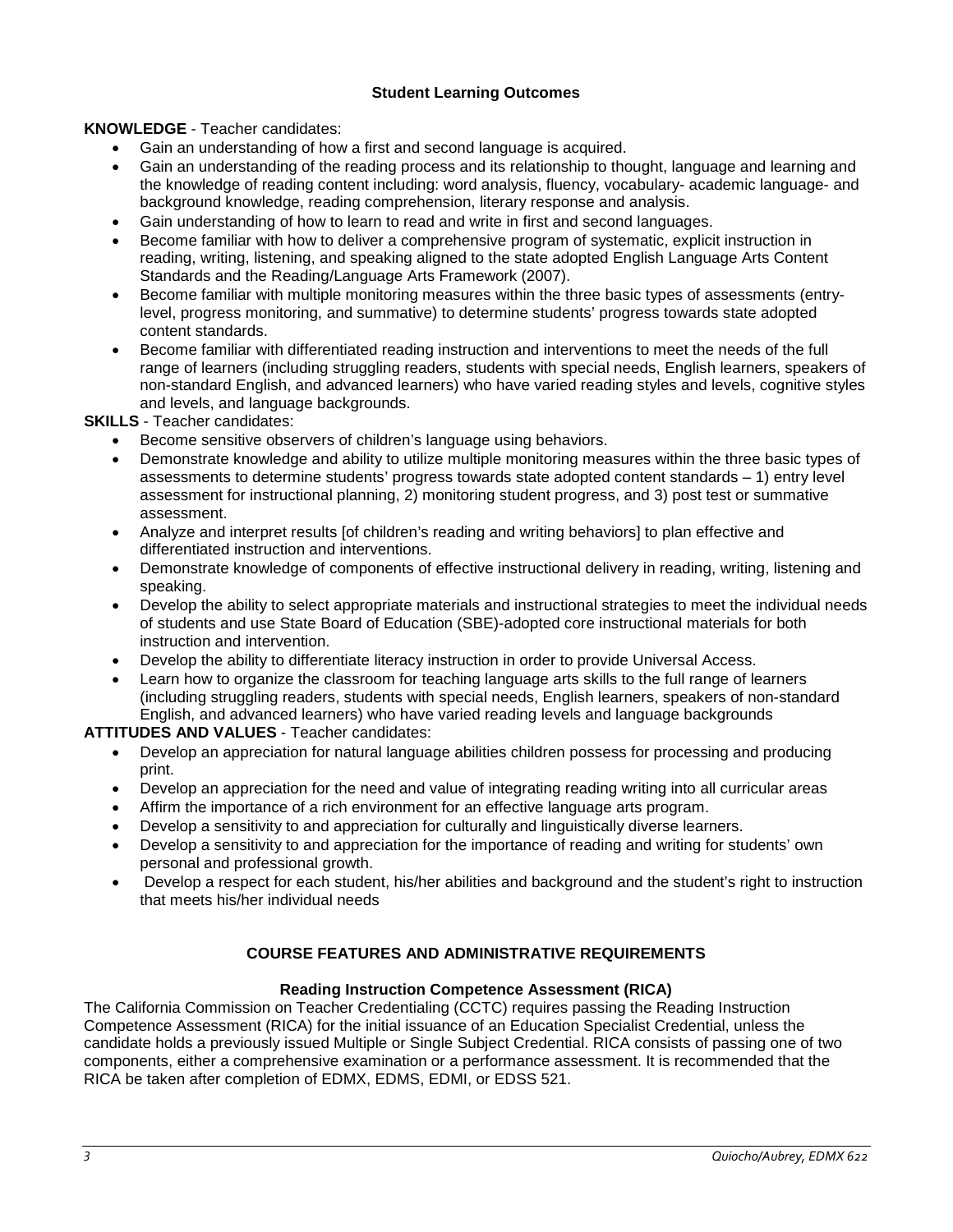#### **Authorization to Teach English Learners**

This credential program has been specifically designed to prepare teachers for the diversity of languages often encountered in California public school classrooms. The authorization to teach English learners is met through the infusion of content and experiences within the credential program, as well as additional coursework. Students successfully completing this program receive a credential with authorization to teach English learners.

## **Special Education Inclusion**

<span id="page-3-0"></span>Consistent with the intent to offer a seamless teaching credential in the College of Education, this course will demonstrate the collaborative infusion of special education competencies that reflect inclusive educational practices.

#### **Technology**

<span id="page-3-1"></span>This course infuses technology competencies to prepare our candidates to use technologies, emphasizing their use in both teaching practice and student learning. Candidates are expected to use technology as part of their professional practice as well as to research the topics discussed in this course. Students are encouraged to keep a digital copy of all assignments for use in a teaching portfolio. Details will be given in class.

#### **Graduate Writing Requirements**

<span id="page-3-2"></span>The California State University maintains a Graduation Writing Assessment Requirement (GWAR) for master's candidates. This requirement must be achieved prior to Advancement to Candidacy. A master's candidate will satisfy the graduate writing requirement by receiving a passing score on a written product as assessed with the GWAR rubric. Toward the goal of providing opportunity for graduate students in the College of Education to satisfy the writing requirement, all papers in all graduate classes must adhere to the writing and format style guidelines detailed in the sixth edition of the Publication Manual of the American Psychological Association. This manual is a required textbook for all CSUSM College of Education graduate-level courses.

## **All University Writing Requirement**

<span id="page-3-3"></span>Every course at the University must have a writing requirement of at least 2500 words. This course meets that requirement through the assignments noted in the *Assignments and Grading Standards* table.

# **Teacher Performance Expectation (TPE) Competencies**

<span id="page-3-4"></span>The course objectives, assignments, and assessments have been aligned with the CTC standards for Preliminary Education Specialist Mild/Moderate Teaching credential. This course is designed to help teachers seeking a California teaching credential to develop the skills, knowledge, and attitudes necessary to assist schools and district in implementing effective programs for all students. The successful candidate will be able to merge theory and practice in order to realize a comprehensive and extensive educational program for all students.

# **California Teacher Performance Assessments (CalTPAs)**

<span id="page-3-5"></span>Beginning July 1, 2008 all California Multiple Subject and Single Subject credential candidates must successfully complete a state-approved system of teacher performance assessment (TPA), to be embedded in the credential program of preparation. Program courses use common pedagogical language, lesson plans (lesson designs), and unit plans (unit designs) to support and ensure success on the TPA and in candidates' credential program. The CalTPA Candidate Handbook, TPA seminar schedule, and other TPA support materials can be found on the COE website at<http://www.csusm.edu/coe/CalTPA/CalTPA.html>

**Note: Add-On candidates who already hold a valid basic teaching credential are not responsible for TPAs.**

# **School of Education Attendance Policy**

<span id="page-3-6"></span>Due to the dynamic and interactive nature of courses in the School of Education, all students are expected to attend all classes and participate actively. At a minimum, students must attend more than 80% of class time, or s/he may not receive a passing grade for the course at the discretion of the instructor. Individual instructors may adopt more stringent attendance requirements. Should the student have extenuating circumstances, s/he should contact the instructor as soon as possible. *(Adopted by the COE Governance Community, December, 1997).*

#### **Candidates with Disabilities Requiring Reasonable Accommodations**

<span id="page-3-8"></span><span id="page-3-7"></span>Candidates with disabilities who require reasonable accommodations must be approved for services by providing appropriate and recent documentation to the Office of Disabled Student Services (DSS). This office is located in Craven Hall 4300, and can be contacted by phone at (760) 750-4905, or TTY (760) 750-4909. Candidates authorized by DSS to receive reasonable accommodations should meet privately with their instructors during office hours in order to ensure confidentiality.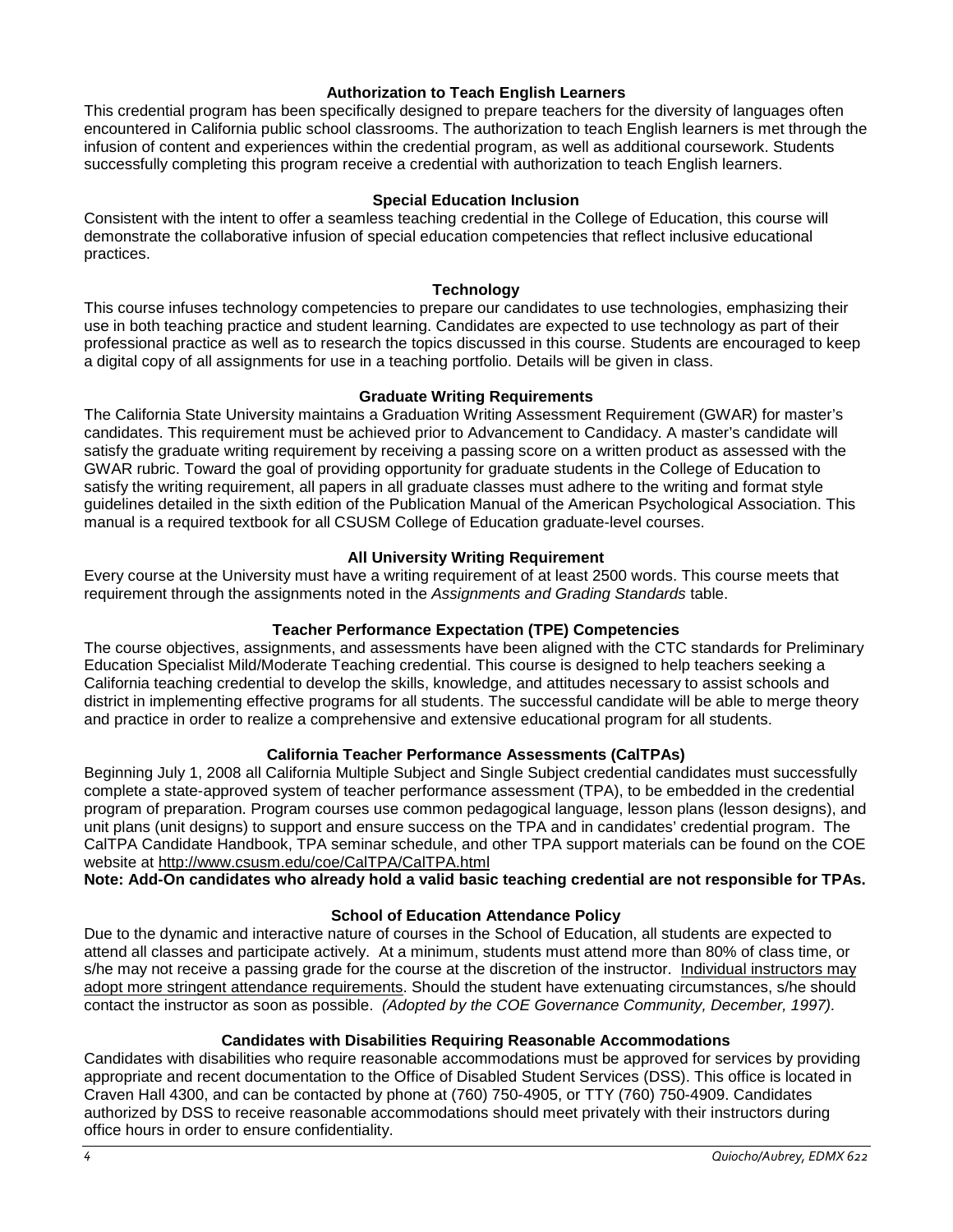#### **Academic Honesty and Integrity**

Candidates will be expected to adhere to standards of academic honesty and integrity, as outlined in the Student Academic Honesty Policy. All written work and oral presentation assignments must be original work. All ideas/materials that are borrowed from other sources must have appropriate references to the original sources. Any quoted material should give credit to the source and be punctuated with quotation marks.

Candidates are responsible for honest completion of their work. Infractions will not be tolerated. If candidates believe there has been an infraction by someone in class, they should bring it to the instructor's attention. The instructor reserves the right to discipline any student for academic dishonesty in accordance with general rules and regulations of the CSUSM. Disciplinary action may include lowering of grades; or assignment of a failing grade for an assignment and/or the course. As an educator, it is expected that each candidate will do his/her own work, and contribute equally to group projects and processes. Plagiarism or cheating is unacceptable under any circumstances. If candidates are in doubt about whether their work is paraphrased or plagiarized, they should see the Plagiarism Prevention for Students website [http://library.csusm.edu/plagiarism/index.html.](http://library.csusm.edu/plagiarism/index.html) If there are questions about academic honesty, candidates should consult the University catalog. Incidents of Academic Dishonesty will be reported to the Program Coordinator, Dean and Associate Dean of the College of Education, and the Dean of Students. Sanctions at the University level may include suspension or expulsion from the University.

## **Use of Technology**

<span id="page-4-0"></span>Candidates are expected to demonstrate competency in using various forms of technology (i.e., word processing, electronic mail, Internet, and/or multimedia presentations). Specific requirements for course assignments with regard to technology are at the instructor's discretion. Candidates should keep a digital copy of all assignments for their teaching portfolio. Some assignments will be submitted online; some will be submitted in hard copy. Details will be given in class.

## **Electronic Communication Protocol**

<span id="page-4-1"></span>Electronic correspondence is an important and ever-increasing part of candidates' professional interaction. If candidates need to contact the instructor, e-mail is often the easiest way to do so. It is the instructor's intention to respond to all received e-mails in a timely manner. Please be reminded that e-mail and online discussions are a very specific form of communication, with their own nuances and etiquette. For instance, electronic messages sent in all upper case (or lower case) letters, major typos, or slang often communicate more than the sender originally intended. With that said, please be mindful of all e-mail and online discussion messages sent to colleagues, to faculty members in the College of Education, or to persons within the greater educational community. All electronic messages should be crafted with professionalism and care.

Things to consider:

- Would I say in person what this electronic message specifically says?
- How could this message be misconstrued?
- Does this message represent my highest self?
- Am I sending this electronic message to avoid a face-to-face conversation?

In addition, if candidates ever have a concern with an electronic message they receive, they should speak with the author in person in order to correct any confusion.

#### **California Commission on Teacher Credentialing (CCTC) Standards Alignment**

<span id="page-4-3"></span><span id="page-4-2"></span>The course objectives, assignments, and assessments have been aligned with the CCTC standards for the Multiple and Single Subject credentials and the Autism Spectrum Disorder Added Authorization.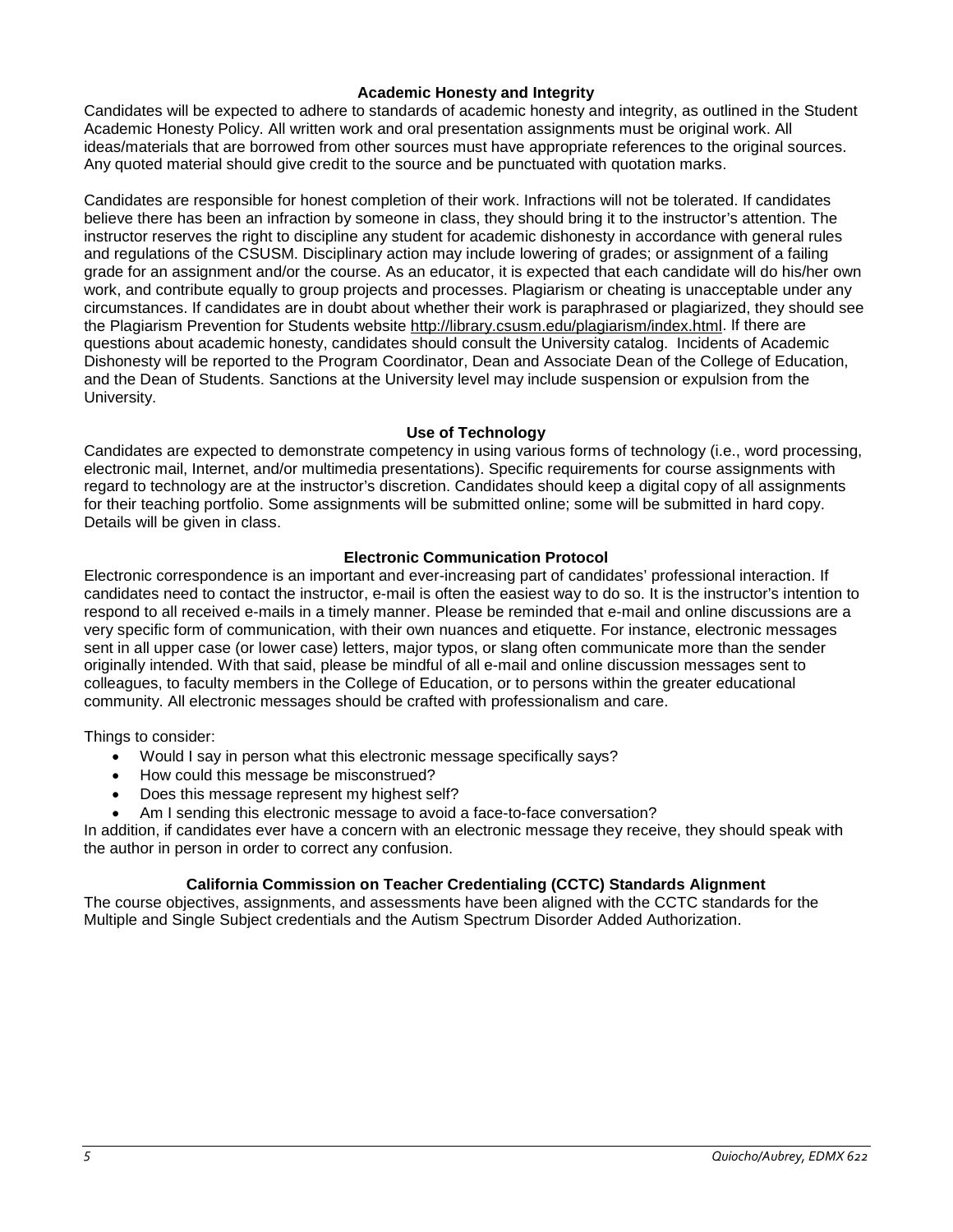# **REQUIRED TEXTS AND MATERIALS**

# <span id="page-5-0"></span>**Required Texts:**

- 1. Kluth, P., & Chandler-Olcott, K. (2008). *A land we can share: Teaching literacy to students with autism.*  Baltimore: Paul H. Brookes.
- 2. Goddard, Peyton. (2012). *I am intelligent.* Goddard Family Enterprises.
- 3. Reutzel & Cooter. Used first semester and second semester.
- 4. Johns Basic Inventory. Use first semester and second semester.

# <span id="page-5-1"></span>**Recommended Texts:**

- 1. Krausz, M., & Hood, T (2008). *The DECODERs' First Adventure: A Flight of Greed and Glory.* Loretto, PA: Star Publish LLC.
- 2. Tovani, C. (2004). *Do I really have to teach reading? Content comprehension, grades 6-12*. Portland, ME: Stenhouse.
- 3. Villa, R.A., & Thousand, J.S. (2011). *RtI: Co-teaching & differentiated instruction.*  **Port Chester, NY: National Professional Resources, Inc.**
- 5. Zarillo, J. J. (2010). *Ready for RICA: A test preparation guide for California's Reading Instruction Competence*  Assessment<sup>(2<sup>nd</sup> ed.). Upper Saddle River, NJ: Prentice-Hall.</sup>
- 6. Kliewer, C. (2008). *Seeing All Kids as Readers: A new version for literacy in the inclusive early childhood classroom.* Baltimore: Paul H. Brookes.

# <span id="page-5-2"></span>**Recommended Web-Resources:**

- 1. The abridged version of The American Psychological Association (APA) Manual (6<sup>th</sup> ed.) <http://flash1r.apa.org/apastyle/basics/index.htm>
- 2. Council for Exceptional Children [www.cec.sped.org](javascript:doWindowOpenFixStr()
- 3. [Individuals with Disabilities Education Improvement Act of 2004](http://frwebgate.access.gpo.gov/cgi-bin/getdoc.cgi?dbname=108_cong_public_laws&docid=f:publ446.108)  [http://www.edlawrc.com/special\\_education.htm](http://www.edlawrc.com/special_education.htm)
- 4. National Council of Teachers of English Adolescent Literacy:<http://www.ncte.org/adlit>
- 5. An RtI Clearinghouse with Interventions [http://www.rti4success.org/](https://copilot.csusm.edu/owa/redir.aspx?C=d562292d6f0a475d9a38bdb030fe7432&URL=http%3a%2f%2fwww.rti4success.org%2f)
- 6. RtI in Middle Schools [http://pubs.cde.ca.gov/tcsii/ch2/rtispecialeduca.aspx](https://copilot.csusm.edu/owa/redir.aspx?C=d562292d6f0a475d9a38bdb030fe7432&URL=http%3a%2f%2fpubs.cde.ca.gov%2ftcsii%2fch2%2frtispecialeduca.aspx)
- 7. RtI Resources from the CA Dept. of Education [http://www.cde.ca.gov/ci/cr/ri/rtiresources.asp](https://copilot.csusm.edu/owa/redir.aspx?C=d562292d6f0a475d9a38bdb030fe7432&URL=http%3a%2f%2fwww.cde.ca.gov%2fci%2fcr%2fri%2frtiresources.asp)
- 8. Speech and Language Disabilities<http://old.nichcy.org/pubs/factshe/fs11txt.htm>
- 9. Strategies that Work for Students Grade 9-12 with Dyslexia<http://www.ldonline.org/article/6371>
- 10. When Older Students Can't Read (LD Online)<http://www.ldonline.org/article/8025>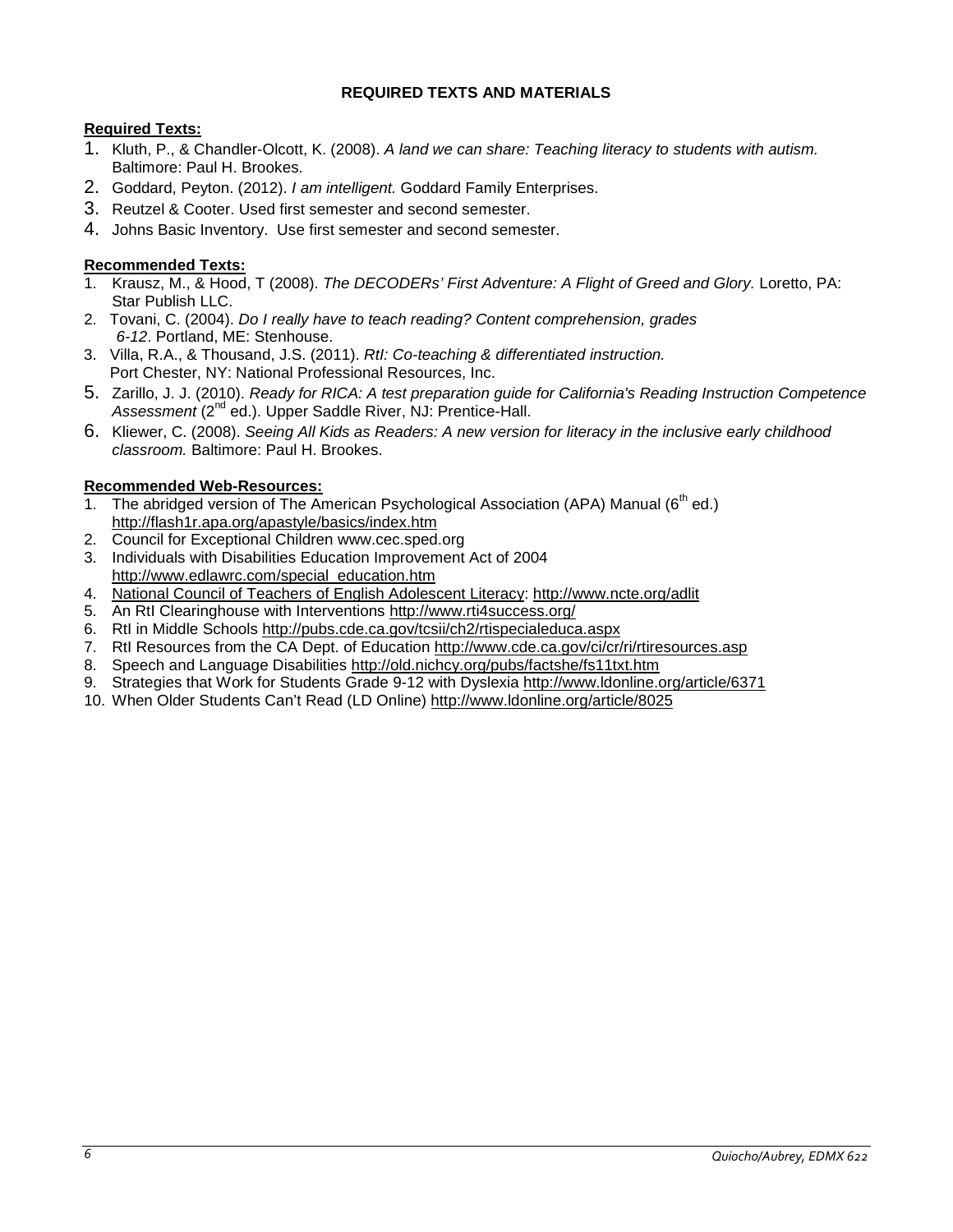# **SCHEDULE/COURSE OUTLINE**

## **The instructor reserves the right to modify the schedule**.

<span id="page-6-0"></span>

| <b>Date</b>                            | <b>Topic</b>                                              | <b>Reading and Assignments Dates</b>       |
|----------------------------------------|-----------------------------------------------------------|--------------------------------------------|
| <b>Session 1</b>                       | Introduction to Course                                    | <b>Review Syllabus</b>                     |
| <b>Jan 22</b>                          | Overview of Language Development                          | Purchase Peyton Goddard book               |
| <b>Session 2</b><br><b>Jan 29</b>      | <b>RICA Practice</b>                                      | Kluth & Chandler-Olcott,<br>Ch. 1, 2, 3, 7 |
|                                        | Autism Spectrum Disorder                                  | Goddard & Goddard                          |
|                                        | <b>Common Characteristics</b>                             | Get student to observe                     |
|                                        |                                                           |                                            |
|                                        | Local Understanding: Case Study                           |                                            |
|                                        | 7 Principles for Promoting Inclusive Literacy<br>Practice |                                            |
| Session 3<br>Feb <sub>5</sub>          | <b>RICA</b>                                               | <b>TBA</b>                                 |
| <b>Evening Session</b>                 | Local understanding and ASD with Peyton                   | <b>DUE:</b> Response to Peyton's book      |
| <b>CSUSM</b>                           | Goddard                                                   | I Am Intelligent                           |
| 5:30-7:30 P.M.                         |                                                           |                                            |
| <b>Session 4</b>                       | <b>RICA</b>                                               | <b>TBA</b>                                 |
| Feb <sub>12</sub>                      |                                                           |                                            |
| <b>Session 5</b>                       | <b>RICA</b>                                               | Kluth & Chandler-Olcott, Ch. 4, 5, 6       |
| Feb <sub>19</sub>                      | Review/Analyze Observations of Student with               |                                            |
|                                        | ASD                                                       |                                            |
|                                        | Literacy Best Practices in Autism Spectrum                |                                            |
|                                        | <b>Disorder</b>                                           |                                            |
|                                        | Case Study/Principled Lesson Design Partner               |                                            |
|                                        | Work                                                      |                                            |
| <b>Session 6</b>                       | <b>RICA</b>                                               | <b>TBA</b>                                 |
| Feb <sub>26</sub>                      | Developmental writing                                     |                                            |
|                                        | Online Literacy Activity (2)                              |                                            |
|                                        |                                                           |                                            |
| <b>Evening Session</b><br><b>CSUSM</b> | Case study of student with autism workshop                |                                            |
| 5:30-7:30                              |                                                           |                                            |
|                                        |                                                           |                                            |
| <b>Session 7</b>                       | <b>RICA</b>                                               | DUE: Local understanding case              |
| Mar <sub>5</sub>                       |                                                           | study                                      |
|                                        |                                                           |                                            |
| <b>Session 8</b>                       | <b>RICA</b>                                               | <b>DUE: Case of Individual Student</b>     |
| <b>Mar 12</b>                          | <b>Making Connections</b>                                 | (ELL)                                      |
|                                        | Evaluations: Quiocho and Aubery                           |                                            |

#### **School of Education Attendance Policy**

<span id="page-6-1"></span>Due to the dynamic and interactive nature of courses in the School of Education, all candidates are expected to attend all classes and participate actively. Candidates must attend a minimum of 80% of class time, or they may not receive a passing grade for the course at the discretion of the instructor. Individual instructors may adopt more stringent attendance requirements. If candidates have extenuating circumstances, they should contact the instructor as soon as possible. (Adopted by the COE Governance Community, December, 1997). Candidates should not assume notification of absence means excuse from class.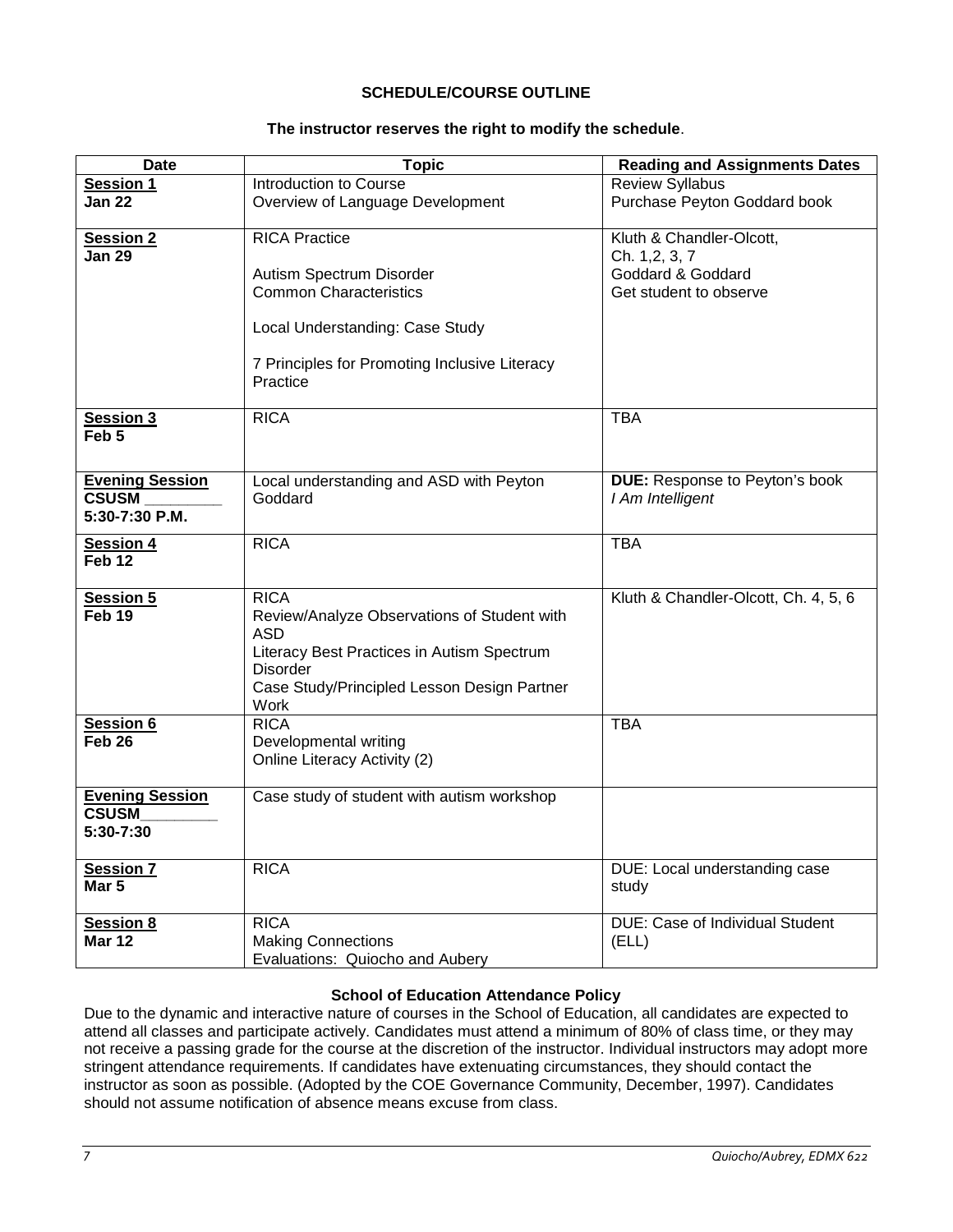#### **COURSE ASSIGNMENTS AND REQUIREMENTS**

<span id="page-7-1"></span><span id="page-7-0"></span>**<u>Grading Standards</u>**<br>A = 93-100% A- = 90-92  $B + = 87-89\%$  B = 83-86% B- = 80-82% C+ = 77-79% No course grade may be less than a C+. A B- average must be maintained to earn a credential.

| Course Attendance, Professionalism, & Participation (1 per full-day session; 1 for 2<br>evening sessions)                                                                                        | 9 points   |
|--------------------------------------------------------------------------------------------------------------------------------------------------------------------------------------------------|------------|
| "I Am Intelligent" Book Response                                                                                                                                                                 | 18 points  |
| "Local Understanding" Case Study: Student with Autism Spectrum Disorder<br>Education Specialist Program Design Standards 5, 9, 11, 15<br>Education Specialist Mild/Moderate Standards 1, 2, 3, 5 | 20 points  |
| A Principled Lesson Design for a Student with Autism Spectrum Disorder<br>Education Specialist Program Design Standards 5, 9, 11, 13<br>Education Specialist Mild/Moderate Standards 1, 2, 3, 5  | 20 points  |
| Meta-Evaluation of Team Participation in Case Study and Principled Lesson Design                                                                                                                 | 3 points   |
| <b>Case Study of an Individual Student</b>                                                                                                                                                       | 20 points  |
| RICA Warm up responses                                                                                                                                                                           | 10 points  |
| <b>Total Points:</b>                                                                                                                                                                             | 100 points |

#### <span id="page-7-2"></span>**Assignment Descriptions:**

#### *"I am intelligent: From heartbreak to healing—A mother and daughter's journey through autism"* **Book Response (18 points)**

In this book, self-advocate Peyton Goddard and her mother Dianne Goddard share their journey through autism. It is a powerful read, one that will impact you and your teaching. It is an excellent example of a gaining a "local understanding". Your response should be between 5-6 pages. Be sure to use APA writing style. The authors will be joining us in class on the evening this assignment is due. You can respond to one or more of the following prompts below or create your own prompt to respond to. Focus on elements of the book that taught you something and actions you might take based on your new learning or understanding. Please note that this book contains some content that may be difficult for some of you to read. If reading this book causes any distress or brings up any issues, please contact the CSUSM Counseling Center.

What is self-determination? What does it mean to Peyton? What does it mean to you?

Share a quote from the book (or two or three) that has significance for you. Why did you choose these quotes and what do they mean to you? What actions might you take because of these quotes?

From this book, what are some ways to encourage families to be involved, to lead IEP goals, instruction, and voice?

To who would you give this book as a gift and why?

What is a reflection prompt that is not in this list that could be added for next year's class? Why is this an important prompt?

Peace and Forgiveness: Is there a more universal message and/or call to action for you?

Looking at the variety of experiences from preschool through college, what did teachers and peers do or not do to ensure that Peyton was included in the curriculum and community of learners and the culture of the school or community.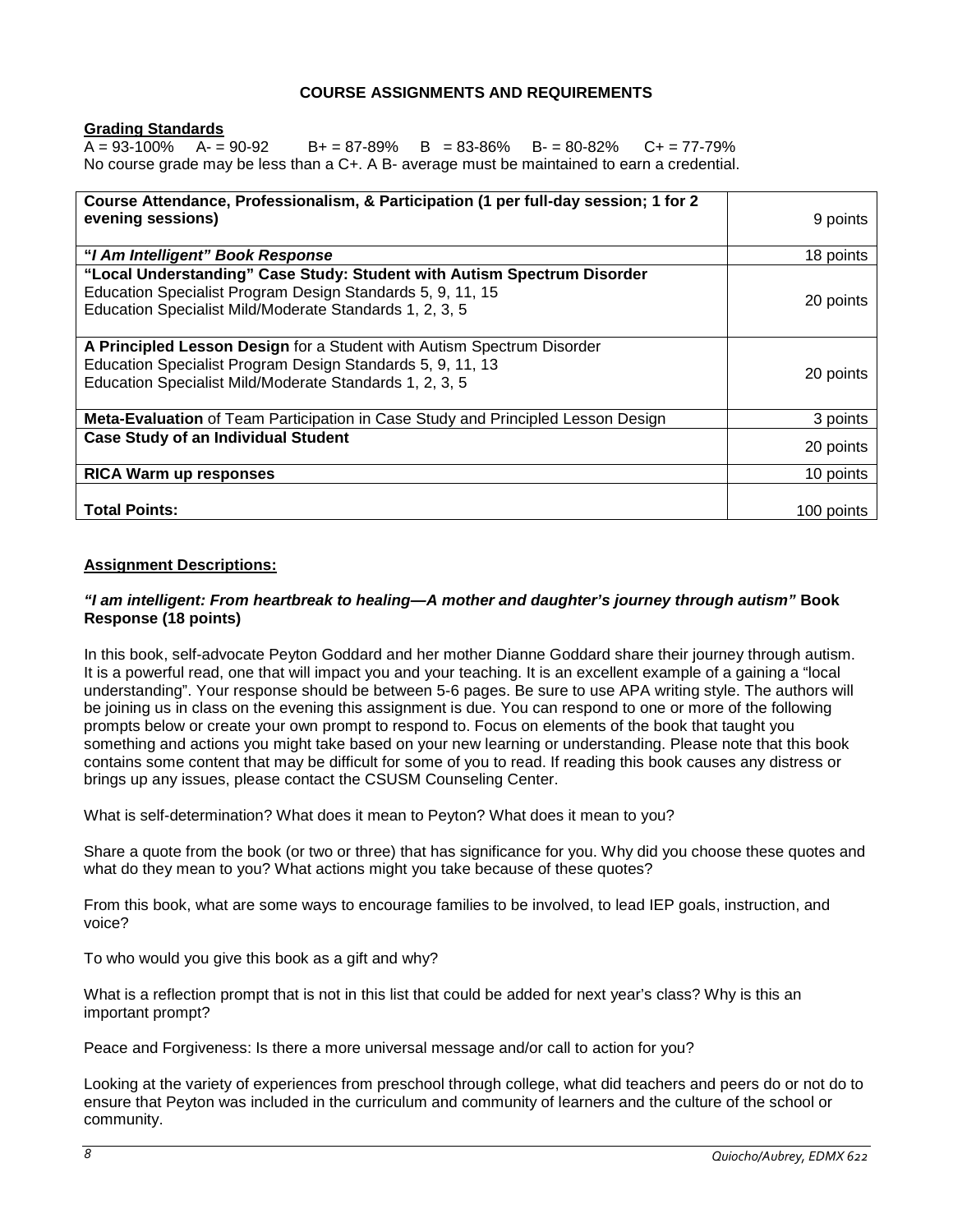What is the message about relationships between people (whether or not disability is a factor) from Peyton's relationship with Gable?

#### **"Local Understanding" Case Study: Student with Autism Spectrum Disorder**  (20 Points)

In order to provide personalized literacy support and instruction to students with Autism Spectrum Disorder we must develop what Kliewer & Biklen (2007) described as "local understanding." Local understanding moves beyond the common dehumanizing, distant, or institutionalized labels, definitions, and expectations historically associated with significant developmental disabilities. Local understanding is a moral endeavor through which the literate potential of all children, with or without disabilities, is recognized (Kliewer, 2008).

In this assignment you and a partner (no more than 2 per group) will develop a "local understanding" case study of one student with Autism Spectrum Disorder. In order to complete this assignment you must spend time observing and interacting (when appropriate) with a student with ASD in your tutoring setting. The observation format provided below will help you focus your observation. Your instructors will assist you in identifying a student with ASD that you can work with. Please note you must have parent permission to observe/interact with the student (see consent letter). You will be given a full class day to observe this student. Pseudonyms must be used to protect confidentiality.

Your case study will be guided by the Kluth & Chandler-Olcott text "A Land We Can Share", specifically Chapters 1, 4,5,6, and 7. Your case study must evidence and integrate understandings from the text in connection with the student with ASD that you are observing. Grading Rubric will be provided in class.

# *Case Study Components:*

*Part 1. Description of Student (10 points):* This section should describe **both the strengths and areas of need** of the student. Use Chapter 1 of the Kluth & Chandler-Olcott as a guide. Your report should highlight the following areas:

- Description of Current Educational Program/Services
- Strengths, Talents, Interests, and Passions
- **Learning Characteristics**
- Communication Characteristics
- Social Characteristics
- **Sensory Characteristics**
- Movement Characteristics
- Behavioral Characteristics
- Other Important Information

Information for this section can be gathered by observation, interviews, review of records or student work sample. The observation protocol will help guide your data collection.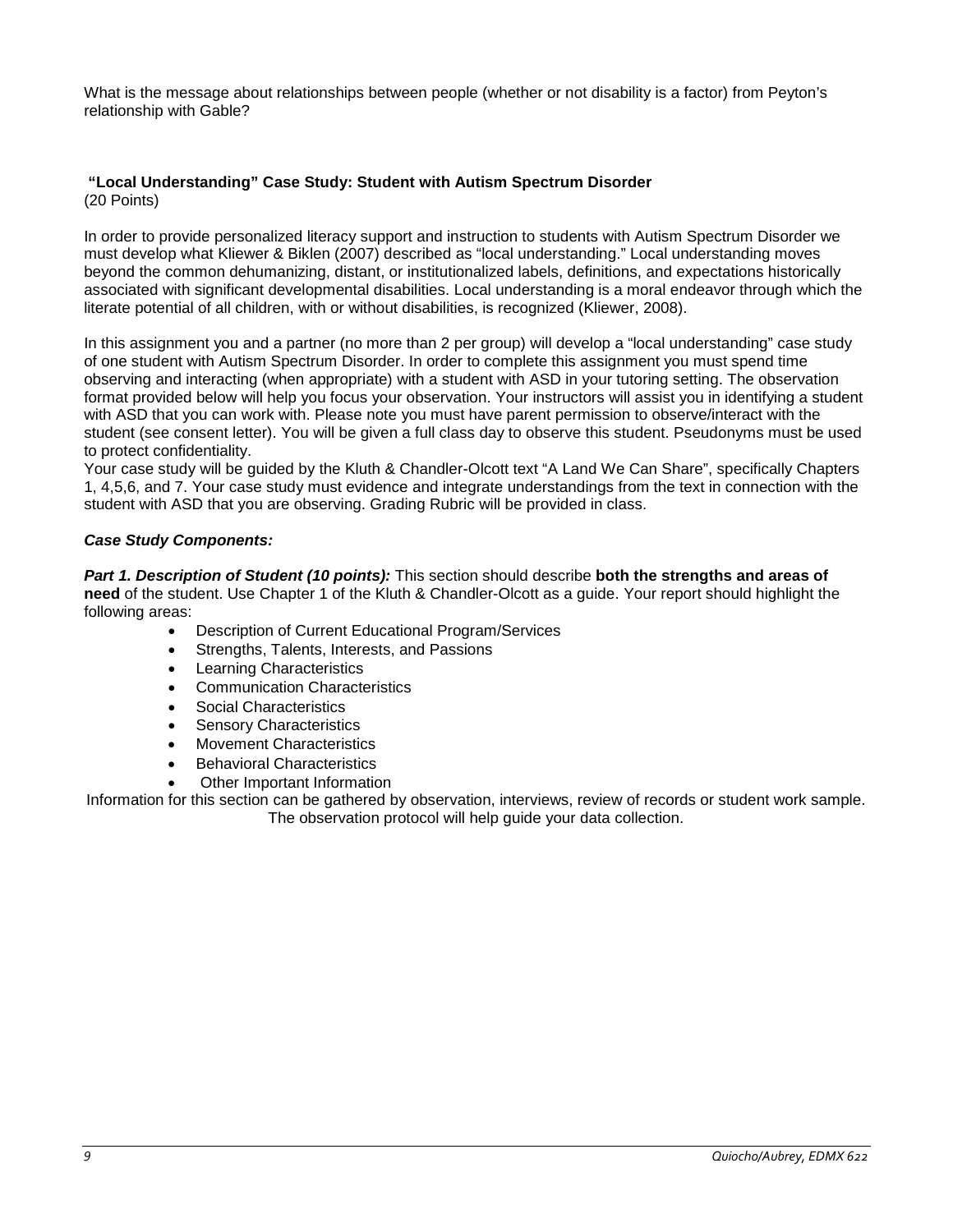| Description of Current Educational Program/Services - Include basic description - age, grade, etc. Describe their |
|-------------------------------------------------------------------------------------------------------------------|
| typical day, additional supports and services they receive, amount of time in inclusive environments, etc.        |
|                                                                                                                   |
|                                                                                                                   |
|                                                                                                                   |
|                                                                                                                   |
|                                                                                                                   |
|                                                                                                                   |
|                                                                                                                   |
|                                                                                                                   |
|                                                                                                                   |
|                                                                                                                   |
|                                                                                                                   |
| Strengths, Talents, Interests, and Passions - Start with the positive - what do they love, what are they good at, |
| what are their interests, etc.                                                                                    |
|                                                                                                                   |
|                                                                                                                   |
|                                                                                                                   |
|                                                                                                                   |
|                                                                                                                   |
|                                                                                                                   |
|                                                                                                                   |
|                                                                                                                   |
|                                                                                                                   |
|                                                                                                                   |
|                                                                                                                   |
| Learning Characteristics (Description) - How do they best input information, what are their learning strengths,   |
| challenges, etc.                                                                                                  |
|                                                                                                                   |
|                                                                                                                   |
|                                                                                                                   |
|                                                                                                                   |
|                                                                                                                   |
|                                                                                                                   |
|                                                                                                                   |
|                                                                                                                   |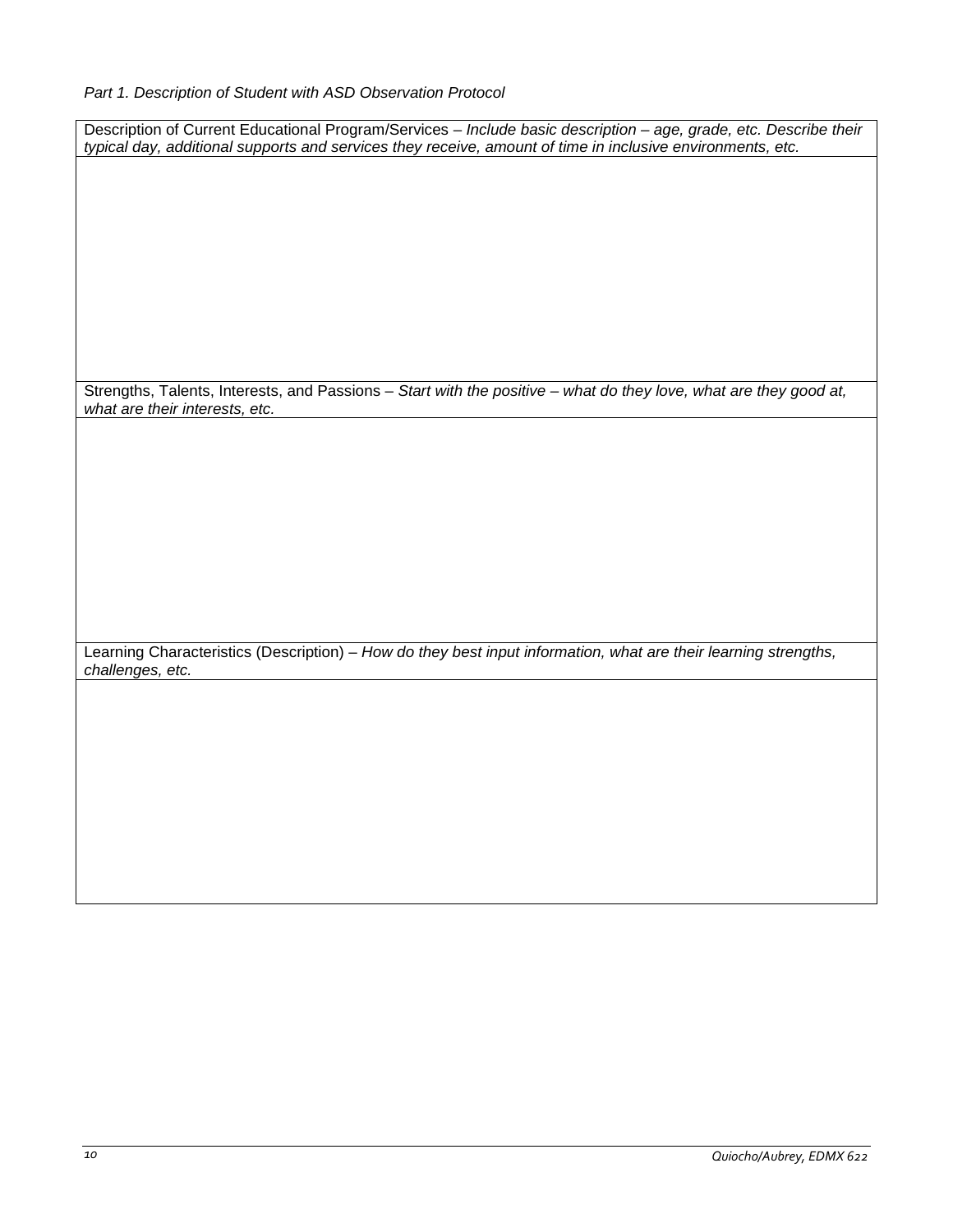Learning Characteristics (Impact on Literacy) – *In what ways might this characteristic impact literacy (reading, writing, listening, and speaking)?* 

Communication Characteristics – *How does this student communicate – with peers, with adults, etc. Strengths, Challenges…*

Communication Characteristics - *In what ways might this characteristic impact literacy (reading, writing, listening, speaking)?*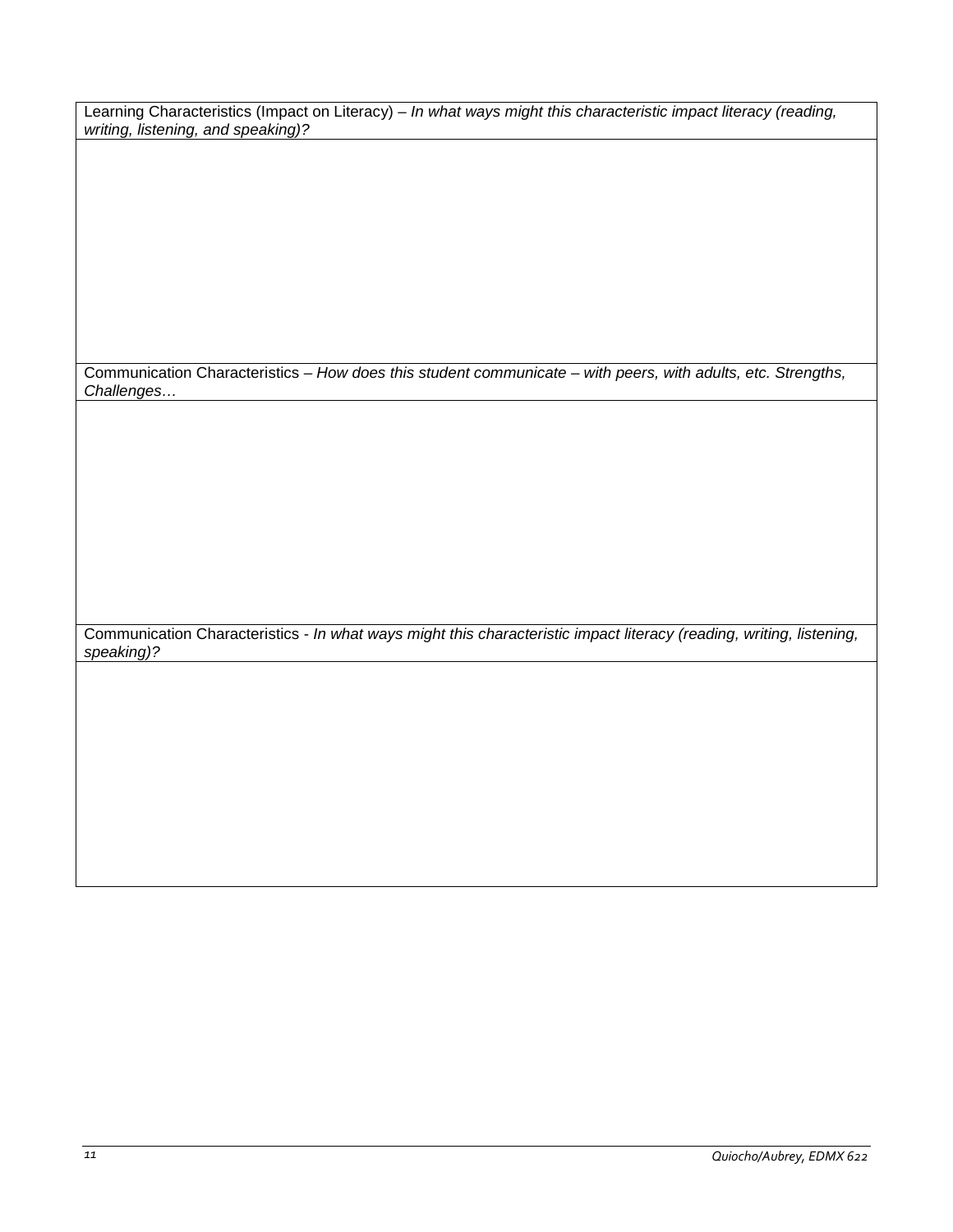Social Characteristics – *How does this student interact with peers, adults, etc.? How does this affect instruction, belonging, etc.? How do peers interact/react to the students?*

Social Characteristics - *In what ways might this characteristic impact literacy (reading, writing, listening, speaking)?*

Sensory Characteristics – *How does sensory stimulation affect this student? Do they have particular areas of sensitivity? How does this affect their school day, interactions with others, etc.?*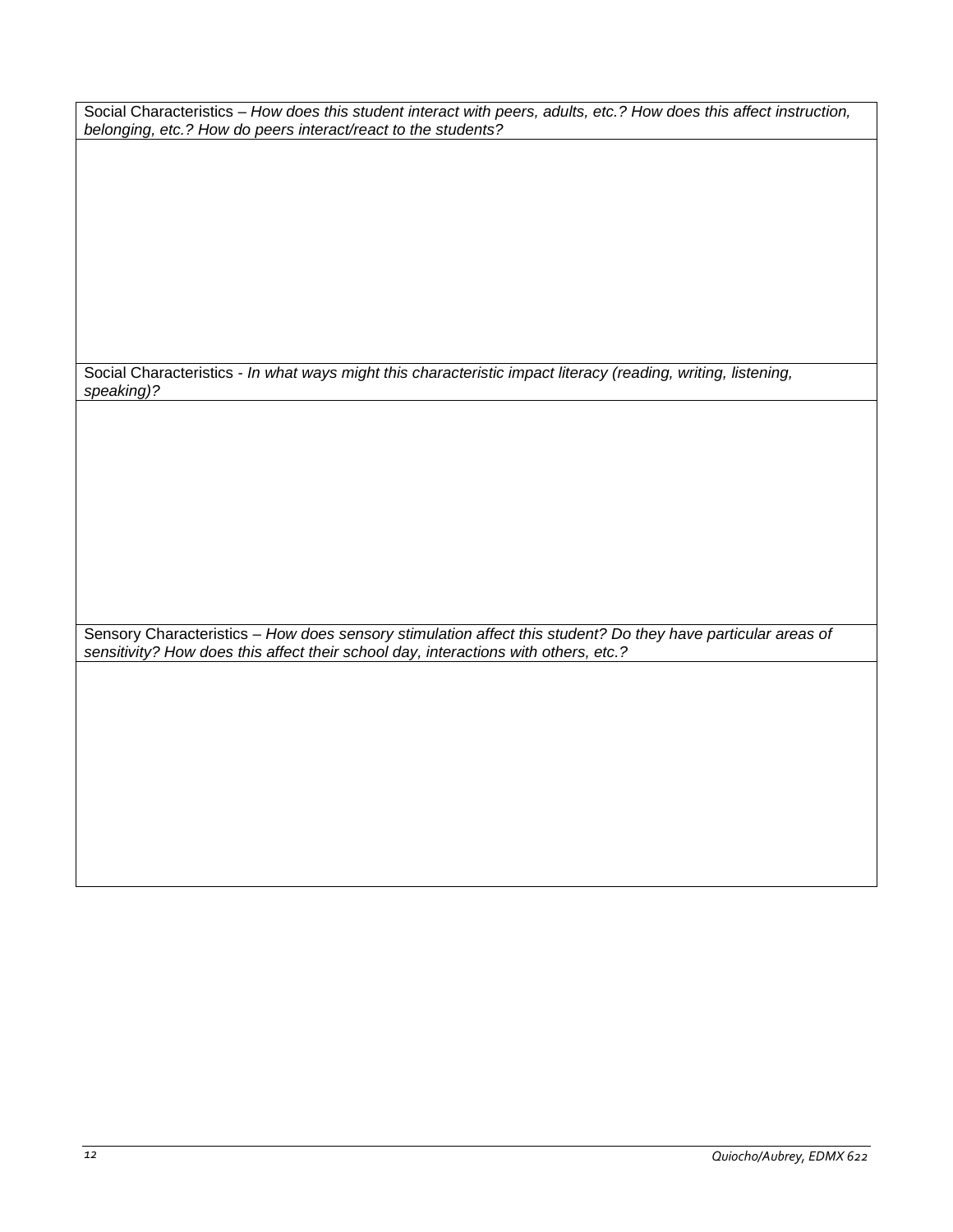| Sensory Characteristics - In what ways might this characteristic impact literacy (reading, writing, listening, |  |  |
|----------------------------------------------------------------------------------------------------------------|--|--|
| speaking)?                                                                                                     |  |  |

Movement Characteristics – *Are there times when they appear to be stuck or have trouble combining, switching, executing, starting movements, thoughts, and/or actions?* 

Movement Characteristics - *In what ways might this characteristic impact literacy (reading, writing, listening, speaking)?*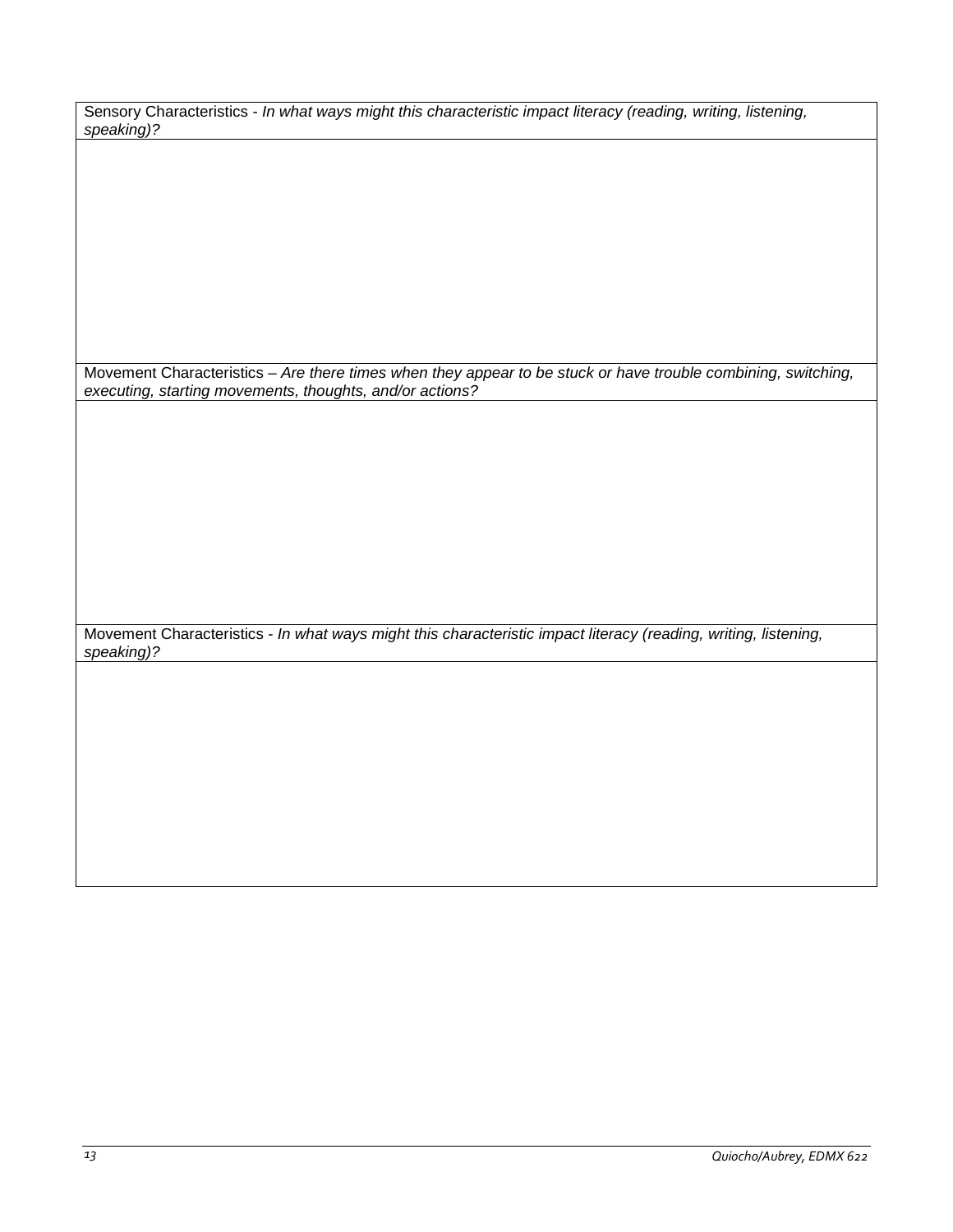Behavioral Characteristics – *What types of behaviors occur that may limit access to instruction and/or social relationships? What might be the possible functions of these behaviors?*

Behavioral Characteristics - *In what ways might this characteristic impact literacy (reading, writing, listening, speaking)?*

Other Important Information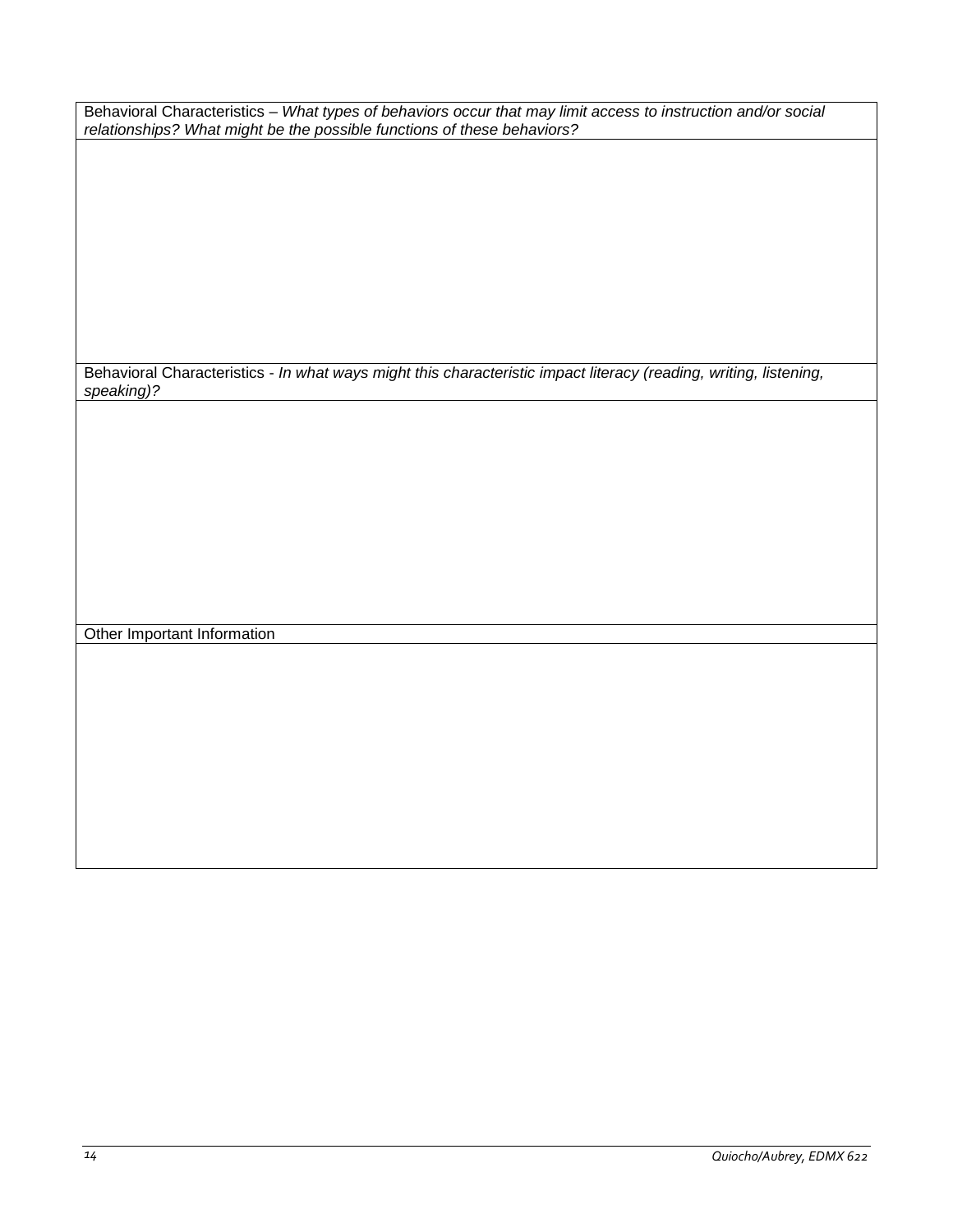*Part 2. Literacy Assessment Procedures (10 points):* This section should describe the types of **assessment procedures** used in this case study (see grid below). For this assignment you will most likely rely on informal literacy assessments: observation, interviews, anecdotal notes, and analysis of student work samples, etc. Although not required, formal assessments may be available to you as well. List assessments used to determine the areas of strength and needs of the student (see grid below).

Describe, summarize, and reflect on this **student's literacy strengths and challenges** in the area of Reading and Writing. Use Chapters 4,5, and 6 as guides. If you are working with a student with more significant needs, use Chapter 7 as your guide. In addition, **describe the literacy opportunities** that are available to this student throughout their day. **Identify additional activities and strategies** that might benefit this student.

## **Literacy Assessment Grid**

| Date | Informal Observations/<br>Assessment | Literacy<br>Strengths | <b>Literacy Needs</b> | <b>Emerging Patterns</b> |
|------|--------------------------------------|-----------------------|-----------------------|--------------------------|
|      |                                      |                       |                       |                          |
|      |                                      |                       |                       |                          |

*Part 2. Literacy Present Levels Observation Protocol* 

| Reading:       |
|----------------|
| Strengths:     |
|                |
|                |
| Challenges:    |
|                |
|                |
| Areas of Need: |
|                |
|                |
|                |
| Writing:       |
| Strengths:     |
|                |
|                |
| Challenges:    |
|                |
|                |
| Areas of Need: |
|                |
|                |
|                |
|                |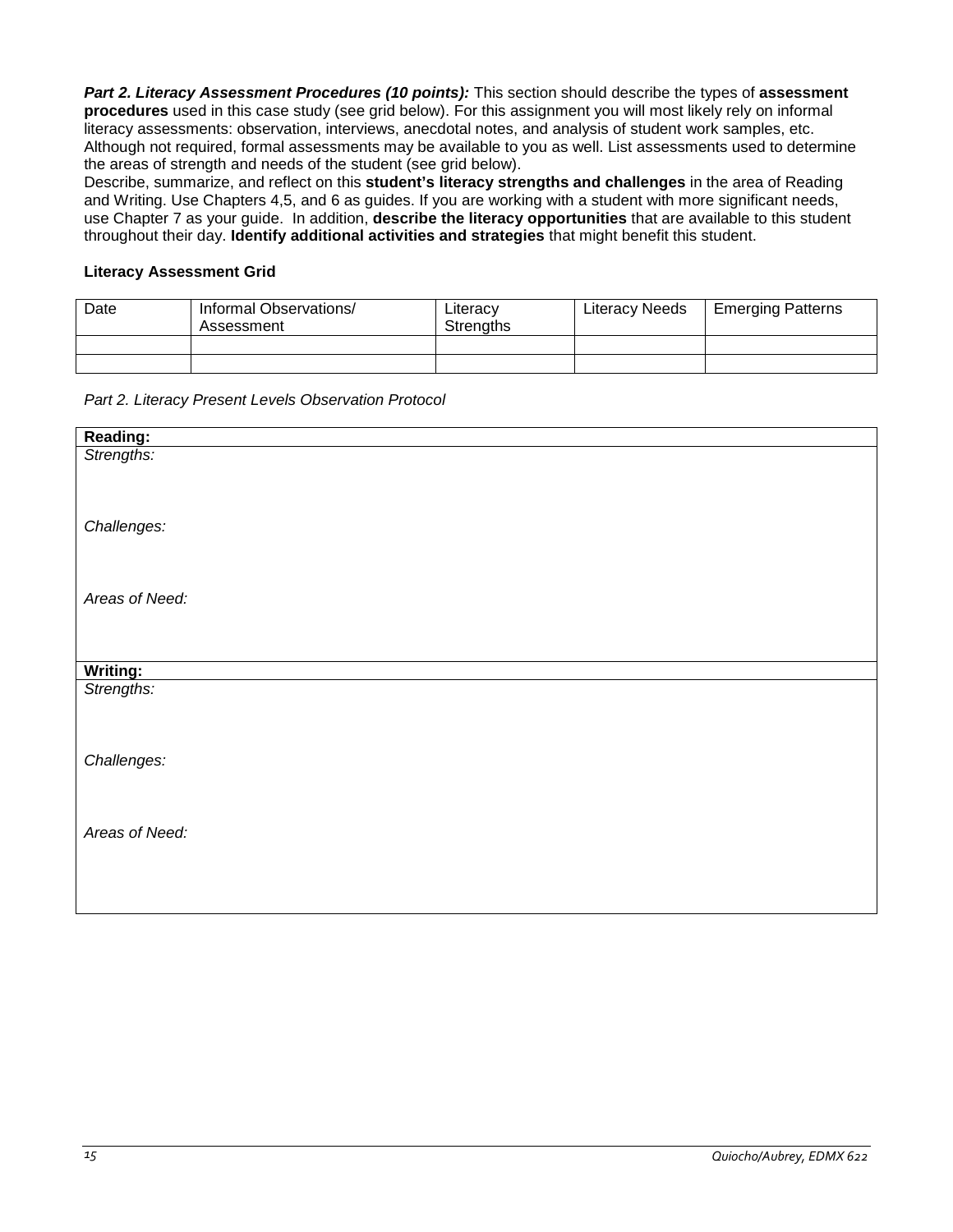| Listening:<br>Strengths: |  |
|--------------------------|--|
|                          |  |
|                          |  |
|                          |  |
|                          |  |
| Challenges:              |  |
|                          |  |
|                          |  |
|                          |  |
|                          |  |
|                          |  |
| Areas of Need:           |  |
|                          |  |
|                          |  |
|                          |  |
|                          |  |
|                          |  |
|                          |  |
| Speaking:<br>Strengths:  |  |
|                          |  |
|                          |  |
|                          |  |
|                          |  |
|                          |  |
| Challenges:              |  |
|                          |  |
|                          |  |
|                          |  |
|                          |  |
| Areas of Need:           |  |
|                          |  |
|                          |  |
|                          |  |
|                          |  |
|                          |  |

# **Section B: A Principled Lesson Design for a Student with Autism Spectrum Disorder** (20 points)

The 7 principles for promoting inclusive literacy practices presented in the Kluth & Chandler-Olcott text (Chapter 3) should be should be the foundation for all literacy instruction and support. Using the Kluth & Chandler-Olcott text and the Quiocho & Ulanoff text as guides, you and your partner will develop a lesson plan for your case study student with Autism Spectrum Disorder.

# *Components:*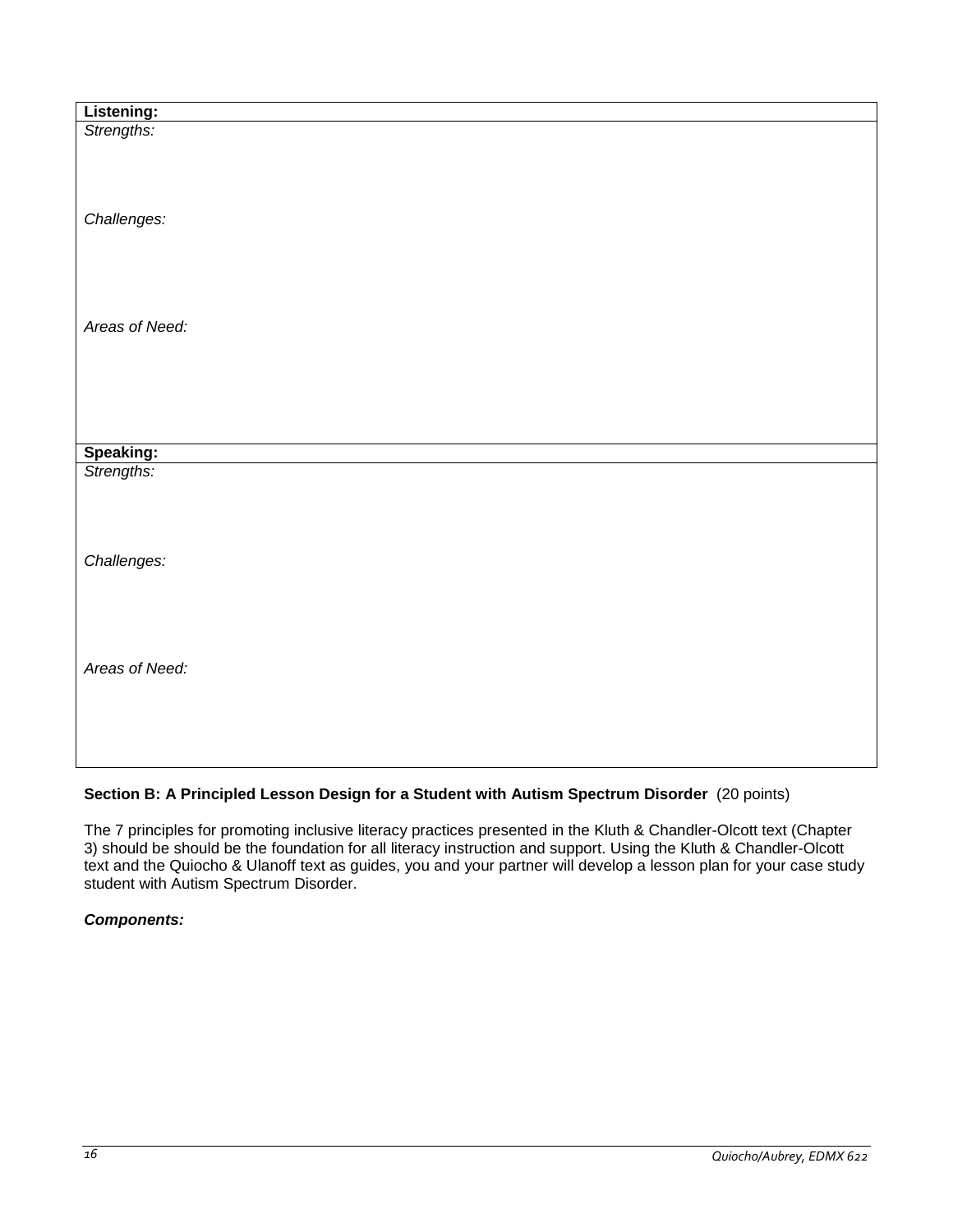*Part 3. Lesson Plan (10 points):* Using the lesson plan format given below, create a lesson design and required elements that would be essential to the literacy success of your student with ASD. This part of the lesson plan that focuses on the standards should not be the first focus. The first part of this lesson plan is the assessments used to determine the strengths and areas of need of the student. This is where you refer to Chapter 4 in the Kluth & Chandler-Olcott text as well as the assessment grid you developed with your case study.

# *Lesson Plan Format:*

- **Curriculum Area**(s): (i.e., reading, writing, listening, speaking)
- **Assessment**: List the assessments you have used (use your case study grid) that apply to this lesson and your assessment conclusions (be specific). Once the areas of need have been determined, based on assessments, then you develop the learning objectives for your student and locate the standards after you have done the assessments.
- **Title of Lesson**
- **California Reading/Language Arts Content Standard(s) Addressed** (incorporate CAPA standards with students with Moderate/Severe ASD)
- **Learning Objectives** based upon Reading/Language Arts Standards. Describe learning/cognitive objectives for the lesson and language objectives. What academic (content) language will you target for your students to insure that they learn the language of the concept being taught?
- **Rationale for Instructional Strategies:** Explain why you have selected the instructional plan you plan to implement. Refer to your assessment data from your case study to provide a rationale for this lesson, using the identified strengths of the student to address the identified need.
- **Anticipatory Set:** How will you focus/motivate the study to begin this lesson.
- **Teach to the Objective:** How will you model step by step? What does it look like? What does it sound like? Be specific. If someone came into your class as a substitute, that person could differentiate for your student by following your plans. Be sure that you are checking for comprehension to insure that the student is able to track what you are saying and can respond to questions.
- **Guided Practice:** This is where you work WITH the student, providing multiple examples to insure that the student understands the objective you are teaching. You are also engaging in progress monitoring. Provide positive feedback so the student knows what he is doing "right," and provide corrective feedback and more examples when appropriate to support student comprehension of the concept.
- **Independent Practice and Generalization:** What task is the student going to do on his own (preferably) or if appropriate, with a partner who has received the same instruction to demonstrate understanding and to prepare them for generalization of the concept taught? Observe, take notes, to assess and determine the types of support the student might require in order to generalize the concept he or she has learned*.*

*Part 4. Reflection on 7 Principles For Promoting Inclusive Literacy Practices (10 points):* Reflective statement on each of the 7 principles for promoting inclusive literacy practices (Kluth & Chandler-Olcott, Ch. 3) and how they will be addressed in your lesson. Reflection must address an understanding of the text and its connect to your lesson and case study student

- Maintain high expectations.
- Provide models of literate behavior.
- Elicit students' perspectives.
- Promote diversity as a positive resource.
- Adopt "elastic" instructional approaches.
- Use flexible grouping strategies.
- Differentiate instruction.

*Part 5:* **Meta Evaluation (2 points):** Each team member will complete their own meta-evaluation of their own and teammates participation in the Case Study and Principled Lesson Design. These evaluations will be taken into consideration during grading. Meta-evaluation forms can be found in Moodle.